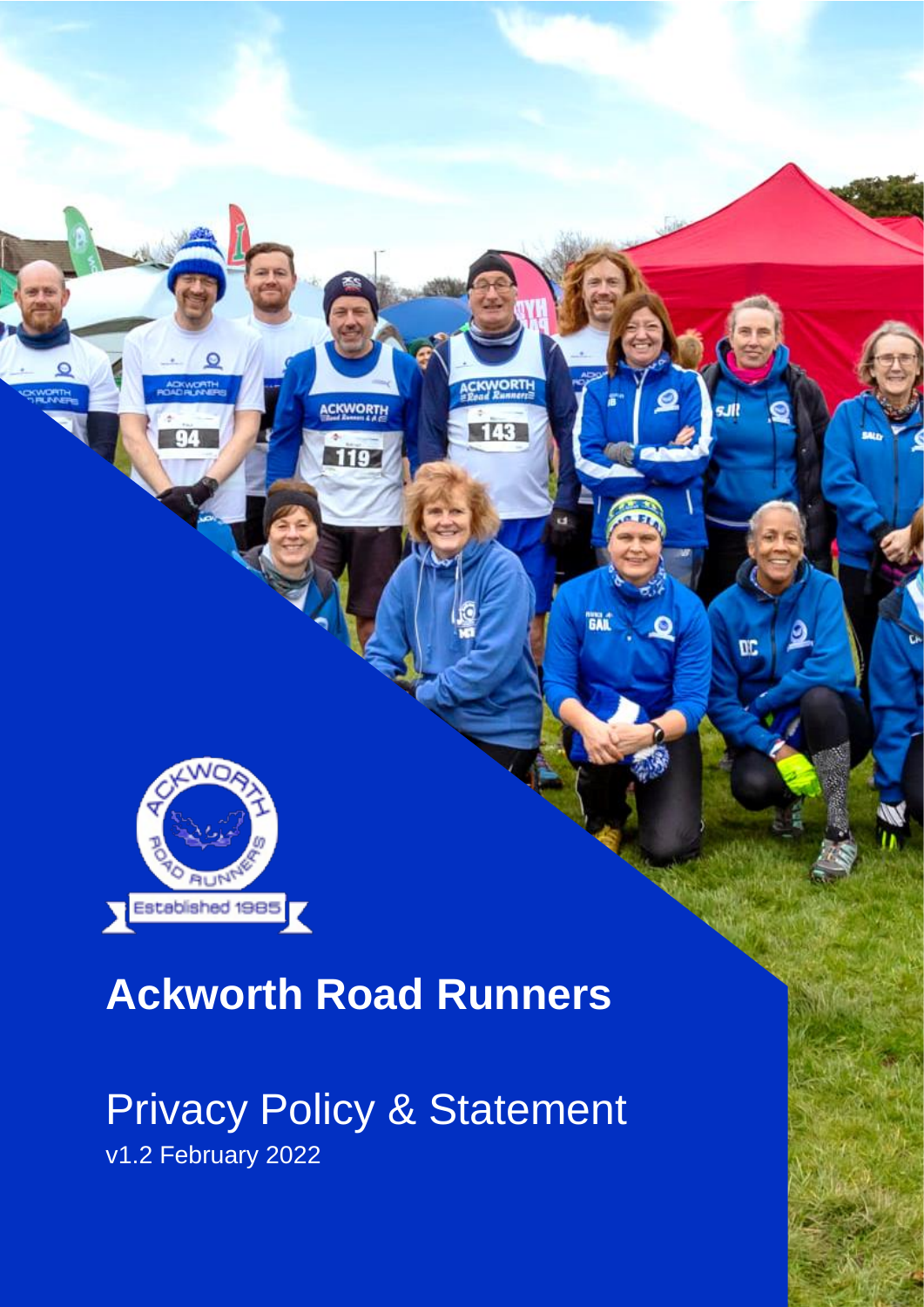## **ARR Privacy Statement and Policy**

This document applies to the senior and junior sections of the Club.

#### **What data we will collect**

On becoming a member of Ackworth Road Runners (ARR) or Ackworth Road Runners Juniors (ARRJ), ARR will collect certain information about you which may include your:

- name
- date of birth
- gender
- EA number (if applicable)
- email address
- address
- telephone number
- names of the EA affiliated clubs that you are a member of and
- details of any coaching or officiating licenses you hold (Athletics Data).

Your details will be passed to England Athletics in order for them to be able to register you, unless you are purely a social member. You may also choose to provide England Athletics with other information on your online user profile (MyAthletics).

#### **Why we will collect it**

We will collect and process your Athletics Data for the purposes of registering you as a member of ARR and administering your involvement in the club. We will process it on the basis of legitimate interests. The legitimate interests are the interests of registering you as a member and to administer the sport.

#### **Uses of your data**

- Registration with England Athletics (if applicable)
- Training & competition entry such as coaches and volunteers to administer training sessions
- Sharing data with committee members to enter events
- Sharing data with leagues and county associations and other competition providers for entry into events.
- Anonymised data to analyse club trends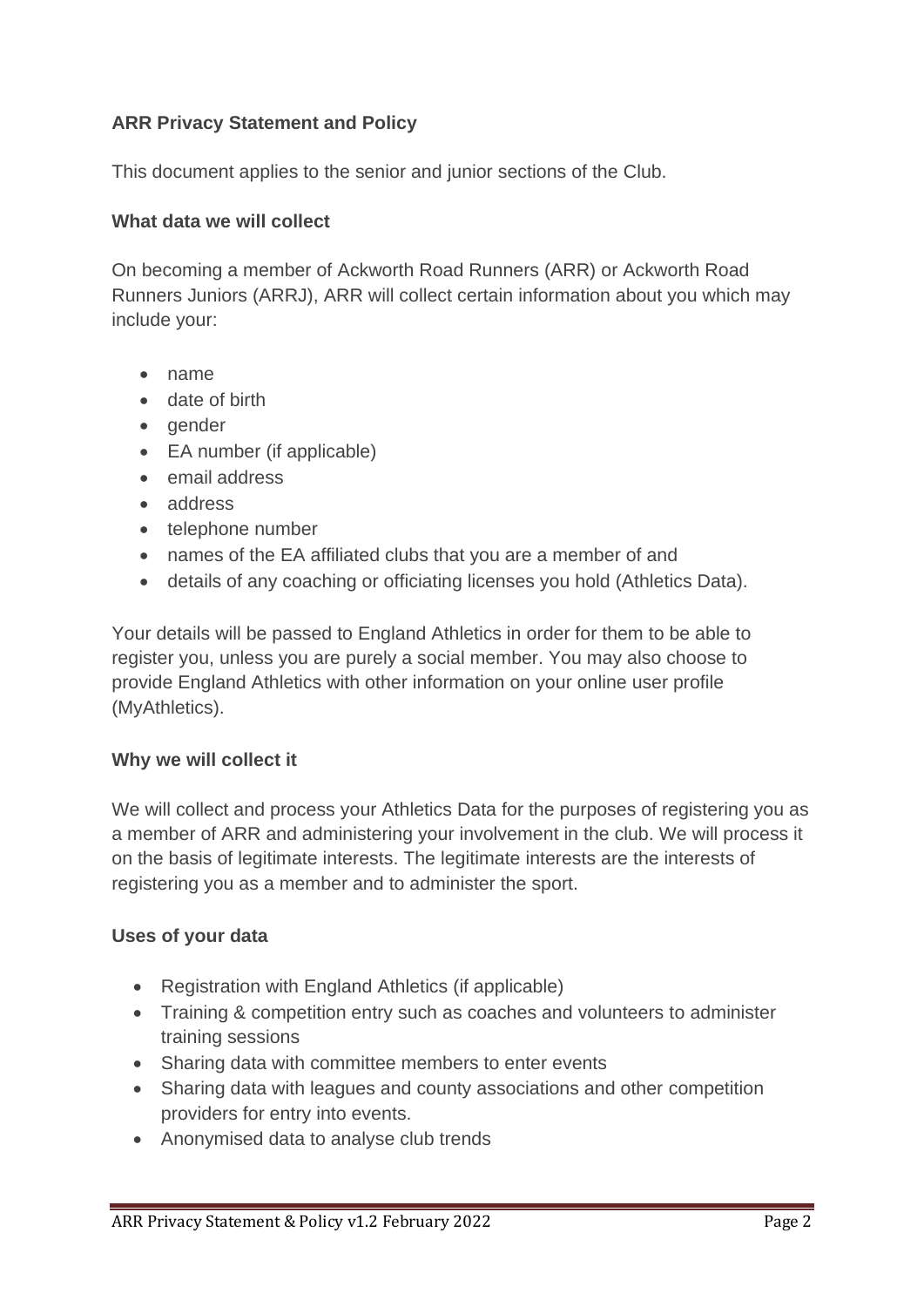- Membership and club management: processing of membership forms & payments
- Share data with committee members to provide information about club activities, membership renewals or invitation to social events
- Publishing of race & competition results
- Website management
- Disseminating club news, sending out information about club kit and fundraising.

## **How long we will keep it**

We will retain your Athletics Data for such time as you are an athlete registered with us and will then delete your information on a staged basis as follows:

- Social media and email details removed after one year of membership lapsing
- Paper applications- confidentially destroyed after two years of membership lapsing

# **Your rights**

You have the following rights under data protection legislation:

- to access a copy of the information comprised in your personal data.
- to object to processing of your personal data that is likely to cause or is causing damage or distress.
- to prevent processing for direct marketing.
- to object to decisions being taken by automated means.
- in certain circumstances, to have inaccurate personal data rectified, blocked, erased or destroyed.
- to claim compensation for damages caused by a breach of data protection legislation.

## **Sharing your data**

We may share your Athletics Data with athletics partners such as UK Athletics, other Home Country Athletics Organisations, selected members of the National Council, Regional Councils, County Athletics Association and / or Area Athletics Association and third- party data managers that we may appoint as data processors as part of administering your involvement in sport.

We will not transfer your data to any other third parties without obtaining your consent and, where possible, will anonymise your data before sharing.